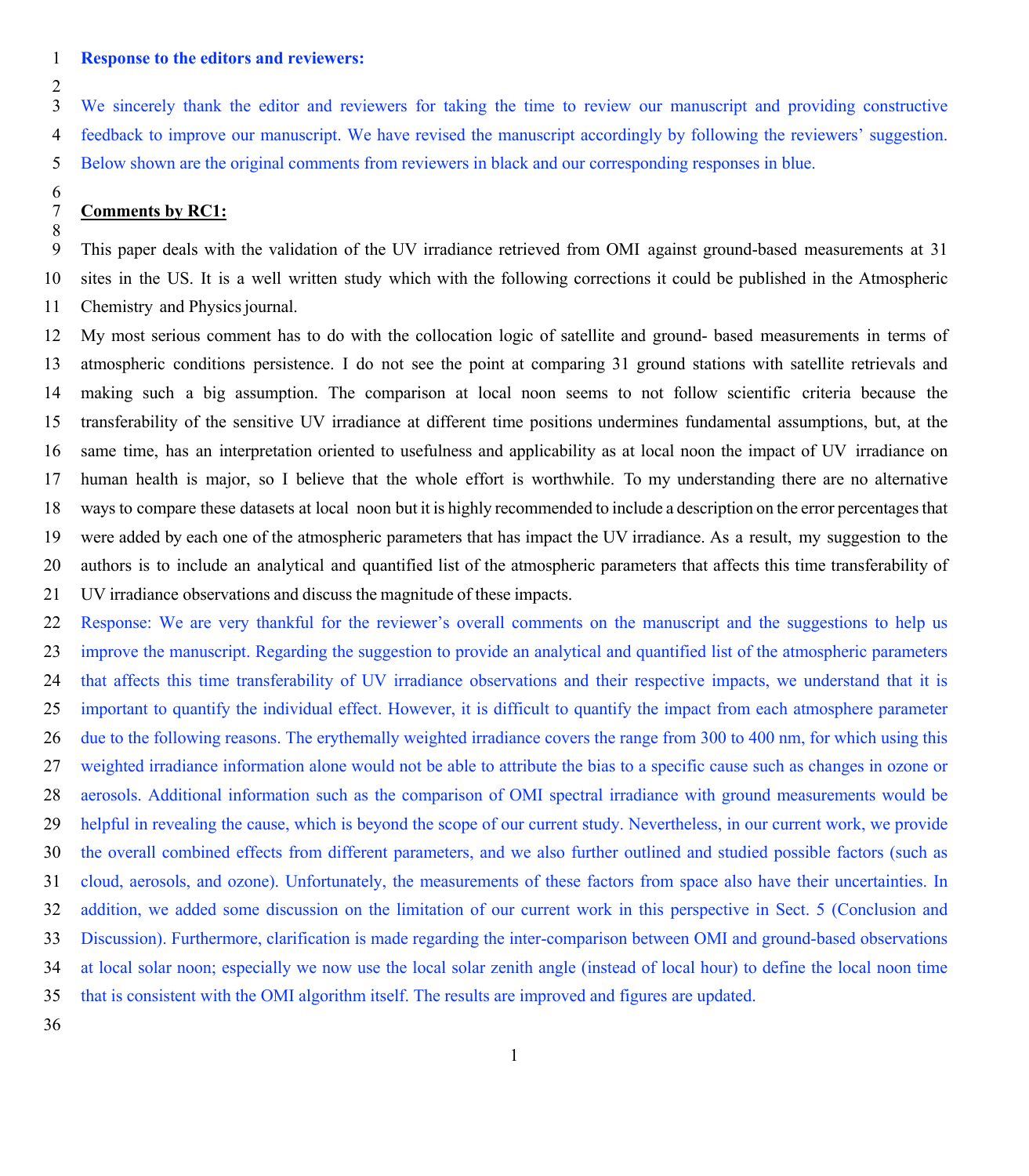Overall, the main part of the paper is the long-term evaluation of the OMI product to reveal if there is any systematic bias and trend in its surface UV product, and if the polar-orbiting satellite with once-per-day sampling is sufficient to decrilbe the climatology of surface EDR, especially daily maxima of EDR that is of high interest for studying the impact of UV exposure on the health of biosphere and human. To some extent, this work is in analogy with the trend analysis of surface temperature first before we can figure out the causes for the trend (if there is any). For the bulk part, we didn't find any significant and coherent trend in surface UV, O3, aerosols, and clouds from OMI.

 On page 13, line 387, the trend analysis needs to be performed with reliable monthly averages, so filter the data as to represent mean values with minimum missing data (e.g. at least 20 days of data permonth).

 Response: We have followed the reviewer's suggestion to calculate the monthly average only for months with at least 20 days of data available.

I recommend also the authors to renew the reference list throughout the paper with updated and more recent results.

Response: We agree with the reviewer. We have added a few newer references when appropriate to make our work more

relevant.

### 

At line 20 of the Abstract maybe the authors want to say "variability" instead of "viability"?

Response: Corrected

At line 187 change the last letter of the word "room" with "t".

Response: Corrected.

The RMSD is the same magnitude as the RMSE, so for the normalized RMSD use NRMSE or change the RMSE to RMSD

as to not confuse the reader.

Response: Thanks for the suggestion and we have updated this in the manuscript (Eq. (4)).

At line 380 what is the AAOD? Add a description before using any abbreviation.

Response: We have described the AAOD in the earlier Sect. 2.1 and we apologize for the many abbreviation and acronyms

used in the current manuscript. We have modified Table 2 to better organize the abbreviation we have used in the current

manuscript.

At line 425 What are the "TEMPO and GEMS"? Add a nomenclature and abbreviation table for the whole document.

Response: Corrected.

In Figure 5 change the x axis from 0 to 400.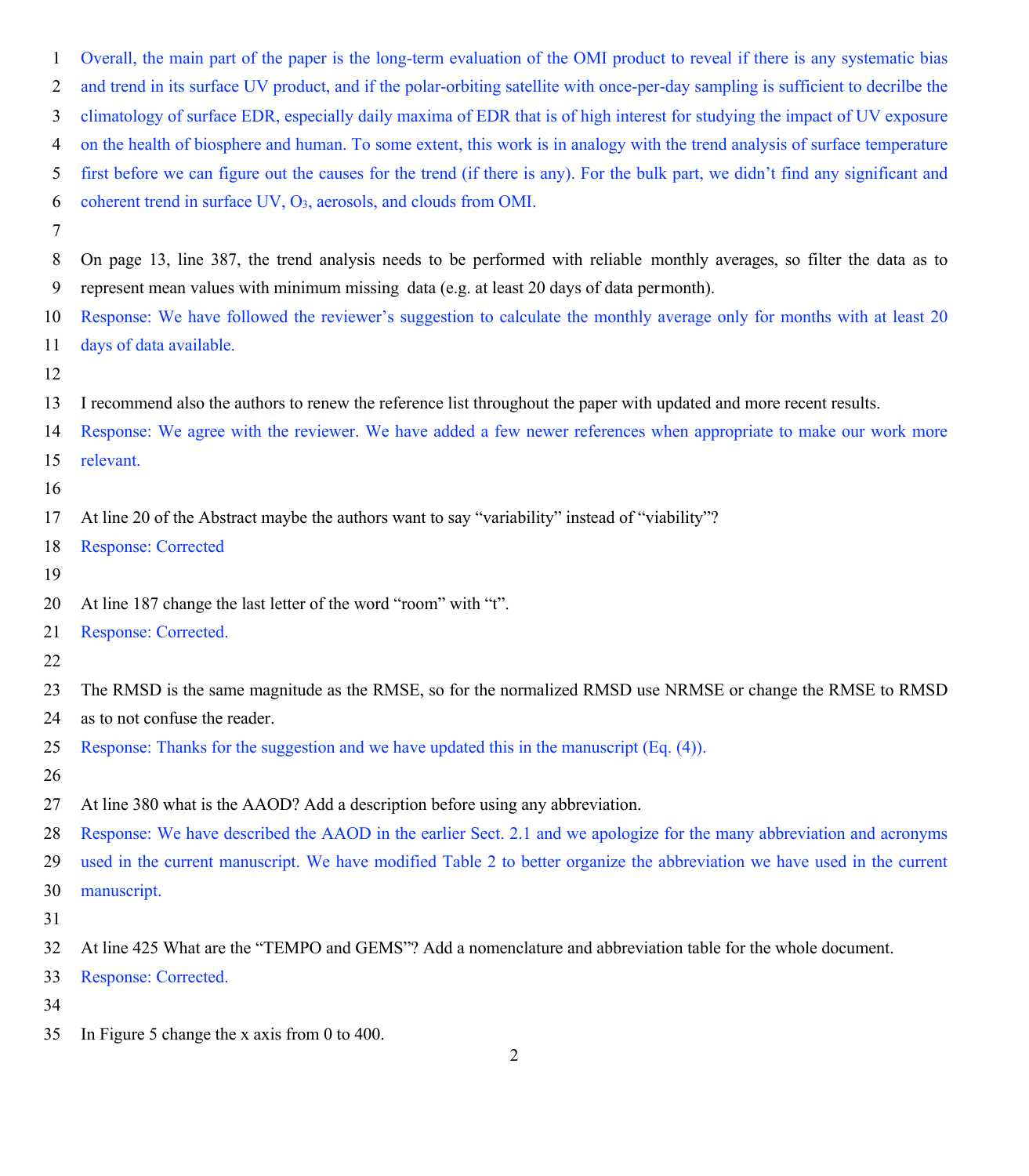- Response: Corrected.
- In Figures 6 and 15 add grid lines.
- Response: Corrected.

- In Figure 8 change the x axis borders from 0.0 to 2.5 (now its until 3.0). Add also some in plot statistics (e.g. median or mean) and discuss in detail the form of the different distributions of plots a and b.
- Response: Thanks for the suggestion. We have replotted the figure and discussed the figure in more details in the text.
- 
- In Figure 10 add horizontal grid lines.
- Response: Corrected.
- 
- Finally, in Figure 11 place plot b bellow plot a and increase the aspect ratio as to cover the whole width. Then, at x axis place
- the SZA steps every 4-5 degrees as to describe better these interesting plots.
- Response: Thank you for the suggestion and we have replotted the figure based on the suggestion.
- 
- The overall analysis merits publication and is able to forward the use of Earth Observation techniques in order to measure or
- estimate with high accuracy the UV irradiance levels. I strongly believe that after the above revisions the paper could be
- published in the Atmospheric Chemistry and Physics journal.
- We thank the reviewer again for the positive feedback.
- 
-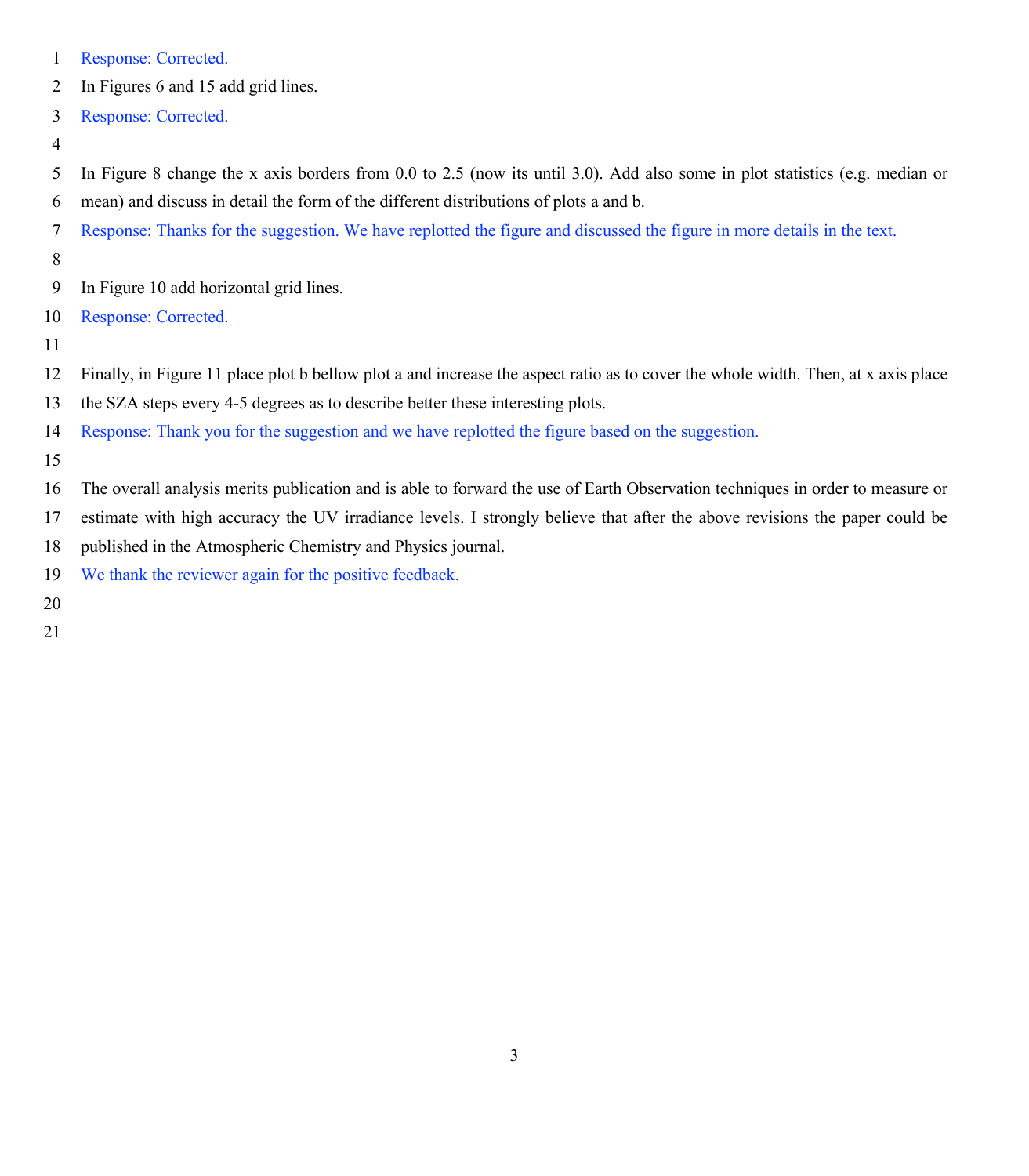# **Comments by RC2:**

 The manuscript by Zhang et al. describes a comparison of erythemal dose rates (EDRs) measured by the space-borne Ozone Monitoring Instruments (OMI) and ground-based UVB1 pyranometers manufactured by Yankee Environmental Systems. The ground-based instruments are located in North America (30 sites in the U.S. plus one site in Canada) and are part of the UV-B Monitoring and Research Program (UVMRP) operated by the Colorado State University. This network is currently the largest ultraviolet (UV) radiation monitoring network operating in the U.S. and data from the network are therefore important for assessing the climatology of UV radiation in the U.S. A comprehensive comparison of the network's measurements with OMI observations has not been published to my knowledge. The subject of the paper is therefore relevant for Atmospheric Chemistry and Physics. Unfortunately, I have concerns that the measurements of the ground-based instruments have not been processed correctly (see General Comments below) and this issue has to be resolved before the manuscript can be considered for publication in ACP.

Response: We are very grateful for the reviewer's thoughtful and detailed comments to improve our manuscript. We have

addressed this concern in the General Comments.

# **GeneralComments**

 The manuscript compares ground- and satellite-based EDRs at the time of the satellite overpass and local solar noon. Figure 8 shows distributions of the ratio of measurements at noon and during the satellite overpass. For OMI data (Fig. 8a), the distribution is skewed towards values larger than one. This is the distribution that I would expect because OMI passes over the U.S. in the afternoon when the solar zenith angle (SZA) is larger than at noon. For days when atmospheric conditions stay constant between noon and the overpass, UV radiation is only controlled by the SZA and is therefore larger at noon than during the time of the overpass, resulting in a distribution like that shown in Fig. 8a. In contrast, the distribution of the ratio of noon and overpass measurements for ground-based data (Fig. 8b) is almost symmetric with a mean value of about 1. I find this result very surprising and it conflicts with my understanding of the radiative transfer at Earth's surface. I therefore suspect that the ground-based measurements were not processed correctly, and if so, this would have consequence for the majority of data presented in the manuscript. All affected data would have to be reprocessed.

 Over the U.S., the OMI overpass occurs approximately between 0 and 2 hours after local solar noon. Hence, the SZA at local solar noon is almost always smaller than at the time of the satellite overpass. UV radiation must therefore be larger, on average, at noon than at the time of the overpass. Of course, UV radiation at the surface during the overpass time may occasionally be larger than during noon, for example, if enhancement by scattered clouds occurs. However it is highly unlikely that atmospheric conditions (e.g. clouds, aerosols, ozone) change in a systematic way between noon and overpass, resulting, on average, in higher absorption at noon to compensate for the smaller SZA. For example, if clouds always had a larger optical depth at noon than at the overpass time, the effect could be explained. It is hardly possible that such a systematic cloud effect could occur for the majority of the 31 sites studied here. Hence, the symmetrical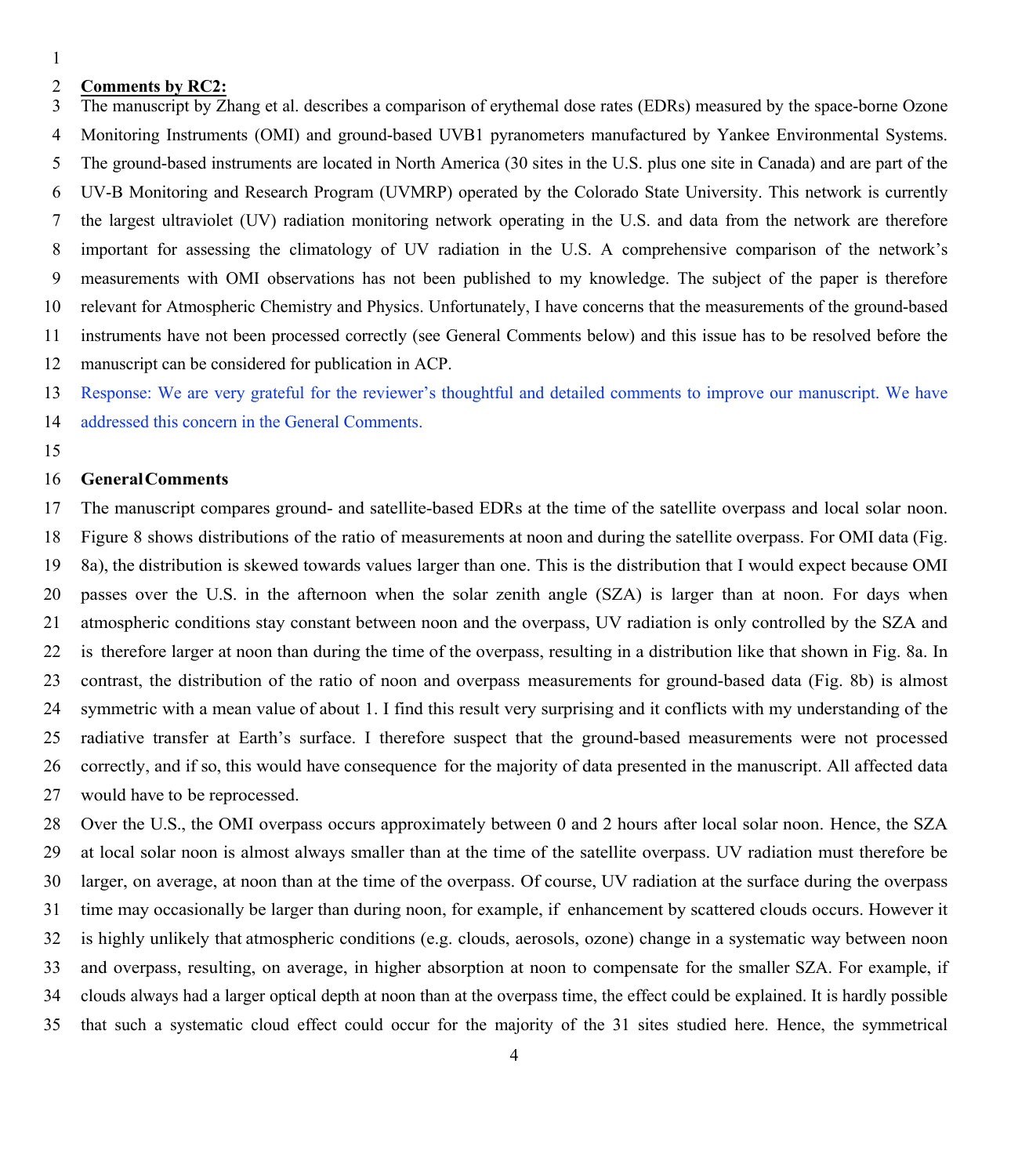distribution centered at one (Fig. 8b) points to a problem in the data analysis (perhaps the calculation of the time of local

- solar noon is incorrect), which must be resolved before the paper can be published.
- 

 Response: We thank the reviewer for raising the concern of Fig. 8b in the originally submitted manuscript and we double checked our procedure of processing the ground measured data. It turned out that in our analysis, the local solar noon was defined as the local noon hour that is more or less defined by human and is constant in a time zone of 15-degree-longitude wide over U.S. Since this definition is inconsistent with the OMI algorithm that defines the local solar noon based on the minimax of the local solar zenith angle, we have re-processed the data collocation based on the local solar zenith angle (instead of the local noon hour) to match the noon time estimates by OMI in the revised manuscript. We apologize for our mistakes in the initial analysis. We have recalculated the local solar noon time for each ground site, defined as when the solar zenith angle reaches the minimum during the day. Consequently, the local solar noon time at each of the 31 ground sites in the present manuscript varies with the day of the year. Hence, we have reprocessed all of the data used in the manuscript, reconducted the comparison and updated the manuscript accordingly. The results show that (1) overall, OMI noon-time EDR values are larger than overpass time, (b) the PDF of the ratio is normal and in average 22% of time noon- time values are smaller than OMI overpass time (based on collocated data from ground observations), presumably due to the change of atmospheric conditions, and (c) the correlation of the ratios between OMI and surface data is more reasonable.

 My second "major" comment refers to the selection of results being presented. The paper features an abundance of statistical analysis parameters but not the information that most readers would be most interested to see, i.e., the mean bias and range between ground-based measurements and OMI at each site. I therefore propose to include either a new table or a figure with box-whisker plots, which would show for each site the median and average relative bias, the interquartile range, and the 5th and 95th percentile range, for small SZA (e.g., 0 - 50 degree) and large SZA (50 - 75 degree), and for noon and overpass data. Such box-whisker plots would be similar to the box- whiskers shown in Figure 11, and would show data for each of the 31 sites separately, but only for two SZA ranges (which I think is sufficient). Such statistics are much more useful than Taylor diagrams, which are hard to interpret, and separating the results per site would allow to better discuss regional differences in the deviation of ground- based and OMI data, along with their causes (e.g., elevation, proximity to pollution and aerosol sources, clouds, etc.). If a figure with box-whisker plots is chosen, those could be spread-out over two or three rows to be able to show enough detail. Box- whiskers are easier to visually take-in than a table, but a table has the advantage that the numbers are defined. Finally, I don't see much value in Figures 5 and 6 and these could be removed (see details below).

 Response: We sincerely thank the reviewer for this comment to improve our manuscript. We have followed the recommendation to generate a panel of box-whisker plots (please see Fig S1. in the supplement). We have also added the relevant discussion in Sect. 4.3. In addition, we have re-arrange and combined some figures to make the results more easy to

follow and clear; for example, the PDF analysis is now merged together in Figure 4.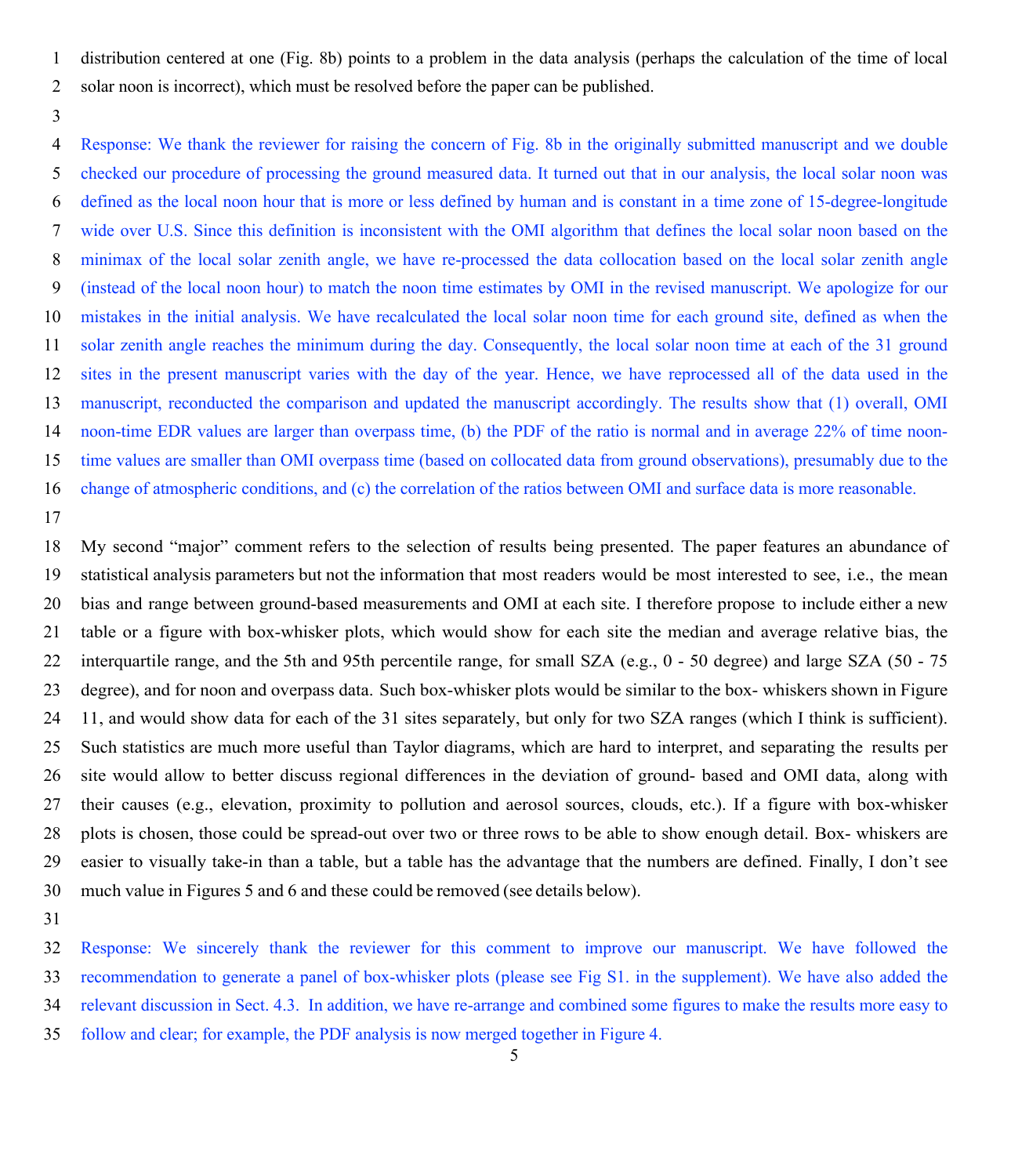The title of the paper should also mention the ground-based measurements. I propose: "Surface erythemal UV

irradiance in the continental United States derived from ground-based and OMI observations: quality assessment, trend

analysis, and sampling issues".

 Response: We appreciate the reviewer's suggestion for this new title to better represent the current work and we have adopted it.

# **Specific Comments**

 P1, L17: As mentioned above, I find the conclusion in the following paragraph very surprising and physically impossible

 "In addition, the ratio of EDR between solar noon to overpass time is often (95% in frequency) larger than 1 from OMI products; in contrast, this ratio from ground observation is shown to be normally distributed around 1. This contrast suggests that the current OMI surface UV algorithm would not fully represent the real atmosphere with the assumption of a constant atmospheric profile between noon and satellite overpass times."

The summary in the abstract needs to be revised once the issue of the surprising distribution of the ratio of noon and

overpass ground-based data is resolved.

Response: We have updated the summary related to Fig 8 in the abstract.

 P1, L21: Change "Both OMI Noon\_FS and ground peak EDR show a high frequency of occurrence of ∼ 20 mW m-2 over the period of 2005–2017. However, another high frequency of ∼ 200 mW m-2 occurs in OMI solar noon EDR while the ground peak values show the high frequency around 220 mW m-2, implying that the OMI solar noon time may not always represent the peak daily UV values." to: "The distributions of the OMI Noon\_FS and the ground EDR were analyzed using data for the period 2005- 2017. Both distributions have local maxima at about 20 mW m-2. The overall maximum of the distribution is 200 mW m-2 for the OMI and 220 mW m-2 for the ground-based data."

Response: Corrected.

 P2, L35: The references of the two assessment reports (UNEP, 2007; WMO, 2010) are now fairly old and should be updated by references to the latest assessment reports (UNEP 2015 and WMO 2014).

Response: Corrected.

P2, L40: Bigelow et al., 1998; Sabburg et al., 2002; Levelt et al., 2006 is an odd collection of rather old papers.

Perhaps some newer papers should be cited also.

Response: Thanks for the suggestion and we have added a few newer references.

- 
- L55: Explain acronyms UVMRP and USDA.

Response: Corrected.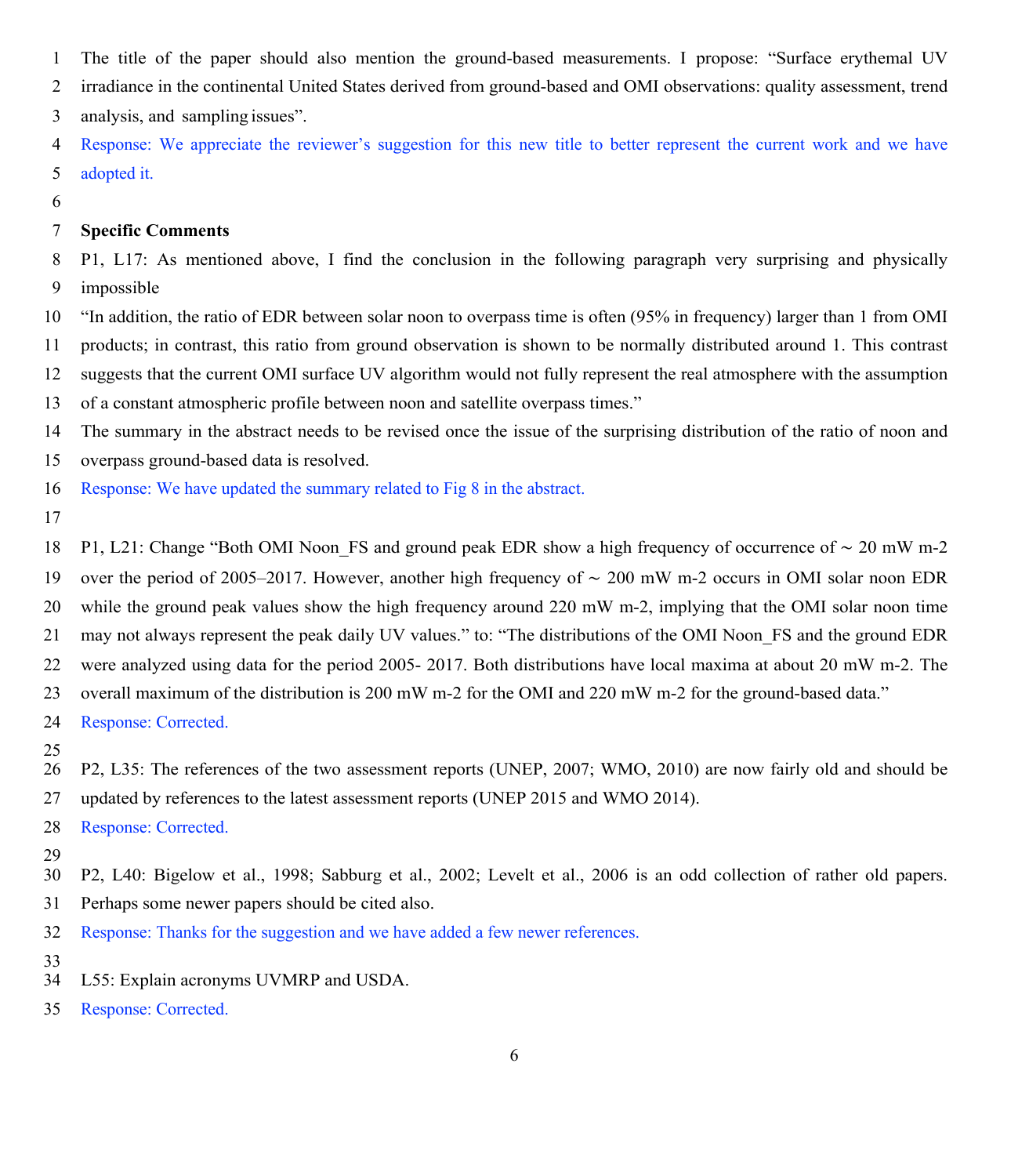- 
- L56: The Brewer network is also still active in the U.S., see https://www.esrl.noaa.gov/gmd/grad/neubrew/ Please

mention it!

- Response: We have added this in the text.
- 
- L68: Also mention an example from South Americal, e.g., http://dx.doi.org/10.1016/j.jphotobiol.2012.06.013
- Response: Thanks for the suggestion and we have added this reference.
- 
- L142: the standard definition for UV-B is 280-315 nm, not 280-320 nm.
- Response: Thanks for the correction.
- 

 L146-147: For satellite validation, the uncertainty for SZA > 80◦ is of lesser importance. What is the uncertainty for the SZA range applicable to OMI validation? (While the specification of deviations from measurements with the standard triad is interesting, the 2.8% specified here is not an uncertainty because measurements of the triad are not free from uncertainty.) Also, please specify the confidence interval of all uncertainty specifications.

Response: We thank the reviewer for asking this question related to the uncertainty of the ground observation data. We

rewrote Sect 2.2 (Ground Observation data) with more information about the characterization and calibration of the ground

- observation data and the associated uncertainty levels.
- 

 L148: I don't understand what the authors want to emphasize with the sentence starting with "In spite of this," Do you mean that having small uncertainties is more important when quantifying geographical difference than for satellite validation? If my interpretation is correct, please explain why you think that is the case!

 Response: We apologize for the confusion here. We did not mean having small uncertainties is more important when quantifying geographical difference than for satellite validation. We were trying to give an example to show the application

 of the data. We have removed these few sentences here and instead just focused on discussing the data calibration process and the uncertainty levels.

 L175: I am not sure how to interpret "Correspondingly, the temporal mean of ground observation within Delta T is compared to the spatial mean of OMI data within D." As noted earlier, ground based data were aggregated into 3- minute averages. So there can only be 3 ground-based measurements in a +/- 5 min time period. Likewise, There are only one or two OMI measurements within 50 km from the ground site, based on the OMI pixel size discussed earlier.

- The sentence should be clarified.
- Response: We have reorganized the sentence here to make it clear.
- 
- L180: Specify whether the number of data pairs refers to all sites or each individual site.
- Response: The number of data pairs refers to all sites and we have specified this in the text.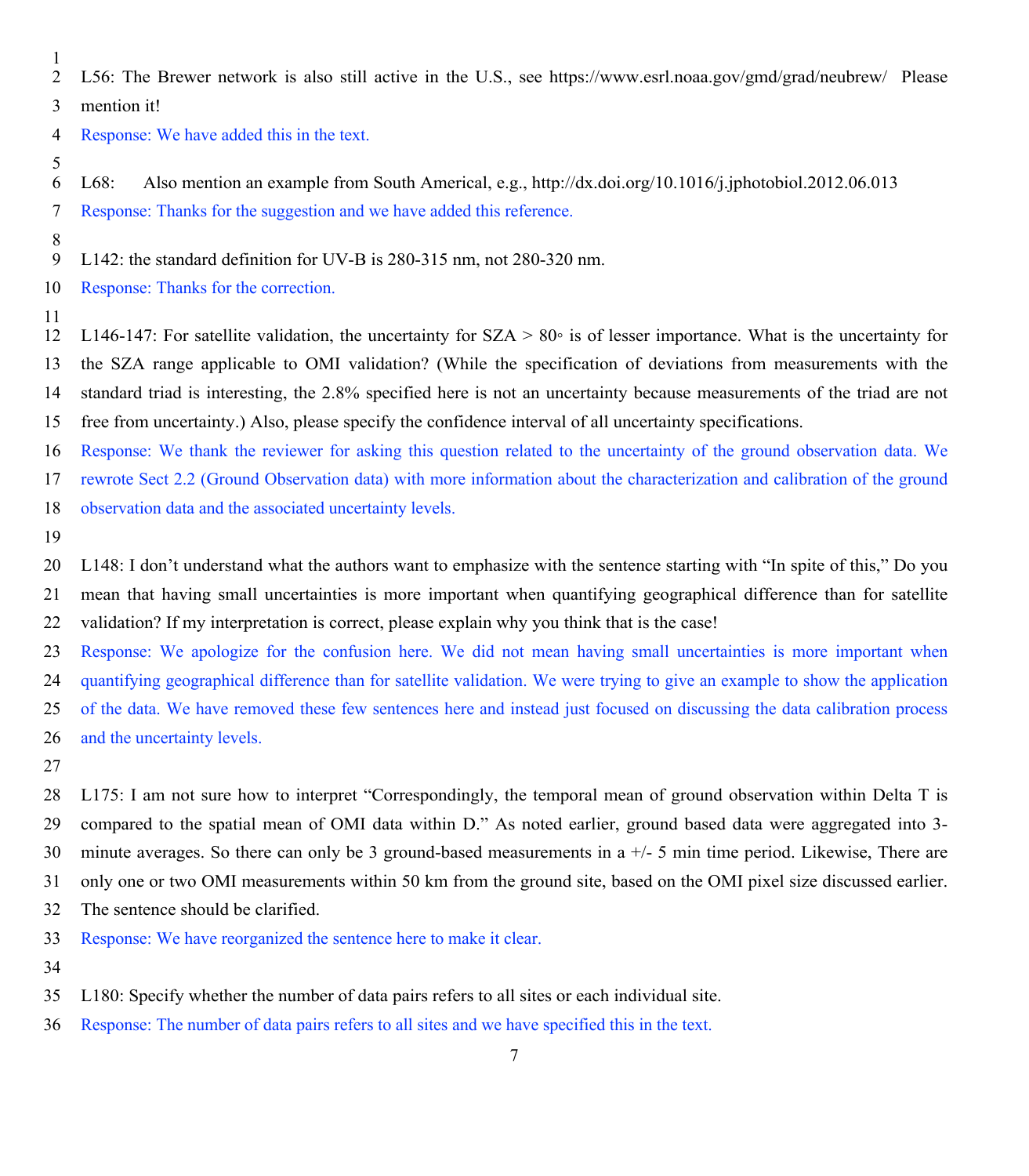L186-192: Please also provide the formulas for NSD and RMSD. In particular, I am not sure what the difference is

between RMSE and RMSD. Equations would clarify this. It is also inconsistent to name the "normalized standard

deviation" NSD but the "normalized root-mean-square difference" RMSD. It should be NRMSD. Replace "shown in x

and y axis respectively" with "shown both on the x and y axis". Replace "shown as the radius from the expected point"

with "shown as concentric circles around the point labeled "expected" in Fig. 3a and 3b.

Response: We apologize for the confusion. The RMSD should be a normalized quantity (please see Eq. (4)). It is the

centered root-mean-square difference normalized by the standard deviation of the observational data.

 L222: n was already defined as the total number of data points on line 203. Don't use the same symbol for different quantities!

Response: We have corrected this.

 L243 and Fig. 2a, b: One would expect that ground-based and OMI measurements agree better at overpass time than noon. This is indeed the case (as described) for MB and RMSE. However, surprisingly, the regression line is closer to the (ideal) 1:1 relationship for Noon\_FS data compared to OP\_FS data. This observation should be mentioned in the text, and reasons should be given. Perhaps this observation is a result of errors in the processing of ground-based measurements discussed earlier.

 Response: We thank the reviewer for the careful observation. The updated figure has shown that the comparison for OP\_FS 20 shows better results than that of Noon–FS regarding MB, RMSE, correlation and the slope as well.

 Fig. 3 and associated text. I find it very strange that overpass data have a negative bias and noon data a positive one. This points again to a problem in the calculation of one (or both) of the datasets.

 Response: Thanks for the good question and we have fixed this issue now. After reprocessing the data, both OMI overpass and local solar noon time comparison show overestimates with OMI overpass time data showing a better agreement with ground observation.

 Figure 5 and associated text. While I understand how the figures were calculated, I don't understand why these distributions are important to show. The figures mix in data from all sites (with greatly different cloud and aerosol conditions) and seasons. The figure depends on many variables, which I can't decouple in my head when looking at these distributions, and therefore, I don't know what to learn from these distributions. While there are differences between the distributions for the ground and OMI measurements (which ideally shouldn't exist) I wouldn't be able to grasp from this figure what might have gone wrong with the UV retrieval from OMI data (assuming that the distribution for the ground-based data is correct). I would consider removing this figure and the text that goes with it.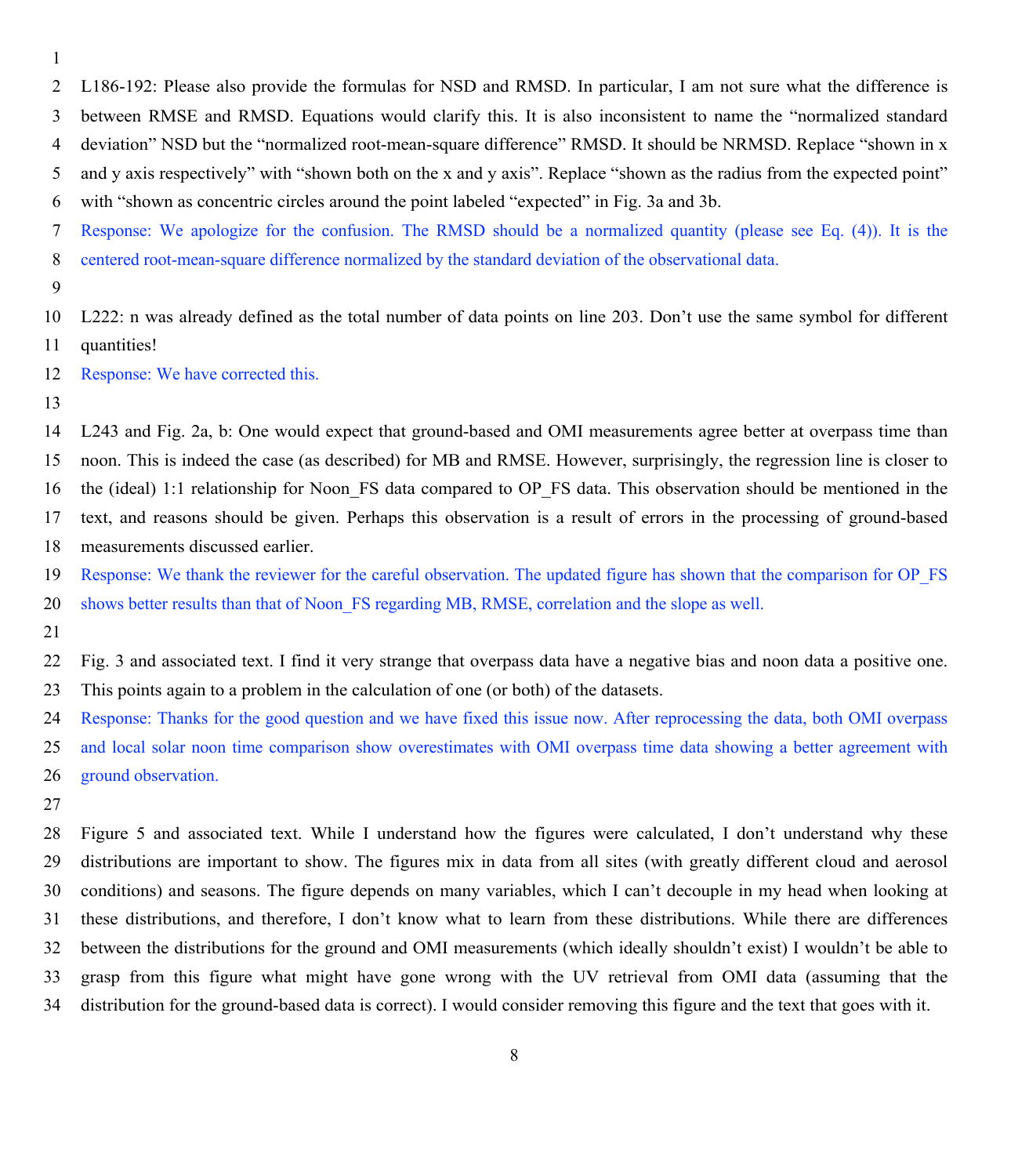Response: Thanks for the comment and thought. The motive that we show Fig 5 is to illustrate the surface EDR distribution from OMI and ground observations. Previous work by Wang and Christopher (2006) has shown that changes in SZA in a day would cause two peaks in the surface shortwave radiation, one in the morning and one in the late afternoon. Here, we are interested in the surface EDR distribution. The results show that both OMI and ground observations of EDR demonstrate a similar distribution that resembles a bi-lognormal distribution. Therefore, we hope to keep Figure 5 and Figure 6. Further, from a statistical point of view, the comparison of two datasets including bias and PDF is more robust than either alone.

 Fig 6 and associated text. Again, I am not sure why this figure is important. I understand that it confirms that OMI surface EDR and ground-observed EDR were drawn from the same distribution, but is this confirmation really important? What can be learned that is not already known from the correlation coefficient? Hence, I suggest to consider removing this figure also.

Response: Please see the comment above. The linear correlation coefficient is not a statistically robust neither robust nor

 resistant and certainly it doesn't suggest if the two variables are from the same PDF or not. See Wilks (2011, cited in the manuscript).

 L286: define "peak UV", e.g., move or copy "peak refers to the highest dose rate found in a day at each site" from the caption of Fig. 7 to the text.

Response: We have fixed this.

 Fig 7 compares two different quantities and it is therefore not surprising that there are differences. For example, the observation of clouds within the OMI pixel will always lead to a reduction of UV radiation because cloud modification factors are <=1. In contrast, ground-based measurements can be enhanced beyond the clear-sky value during broken cloud conditions. This is a well-known phenomenon, e.g., http://doi.org/10.1038/371291a0. It is therefore not 24 surprising that the high-frequency band is at 200 mW m<sup>-2</sup> for OMI Noon-FS data and 220 mW m<sup>-2</sup> for "Ground Peak" data. Since it is the goal of the paper to validate OMI data, I see little value in comparing two different quantities and concluding that "OMI solar noon time EDR may not always represent the high peak value on a daily basis due to the varying atmospheric conditions." I suggest replacing the right panel of Fig. 7 with the distribution of Noon\_FS data from the ground based measurements.

 Response: We thank the reviewer for the explanation of the effects of clouds on both OMI and ground observations. We agree that it helps to compare the same quantity and we have added the comparison with ground Noon\_FS (Fig 4). The reason we show the ground peak is to understand if the peak UV always happen at solar noon time. We show that peak UV PDF is different from noontime UV PDF, based solely on the ground-based observation.

 L321-325. Results discussed here and in Figure 8 do not make sense to me. Please see my General Comment earlier. For these reasons, I also disagree with the conclusion: "This indicates that the current OMI surface UV algorithm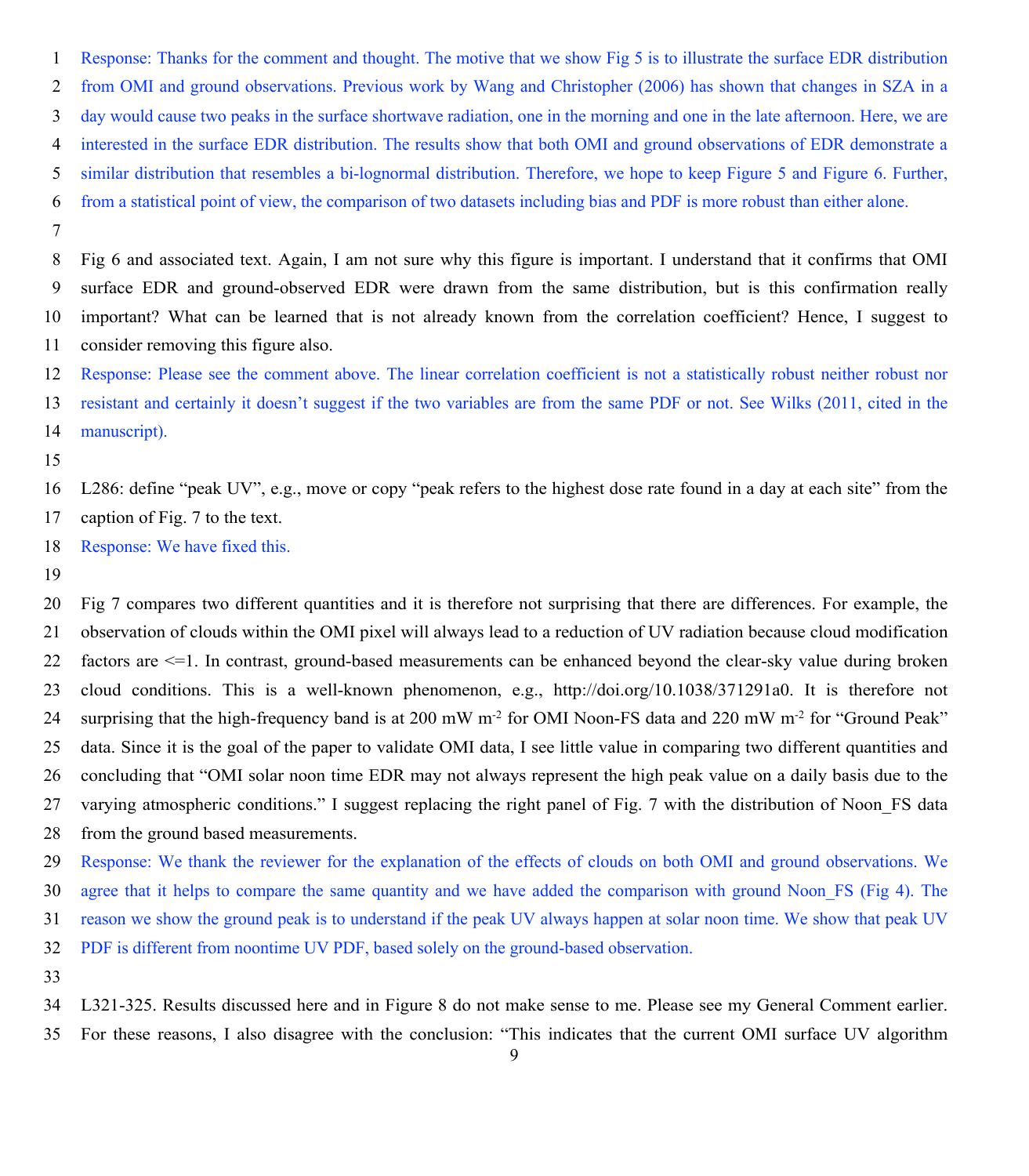- would not fully represent the real atmosphere with the assumption of constant atmospheric conditions being made and
- could thus induce errors in estimating surface UV irradiances." I suspect a problem with the processing of ground-
- based data, not of OMI.
- Having said this, I note that Bernhard et al. (2015) (see: https://www.atmos-chem- phys.net/15/7391/2015/) have reported a problem in the conversion from OMI overpass EDRs to EDRs at local solar noon by the OMI UV
- 6 algorithm. They conclude "Additional analysis suggests that the pattern is likely due to a systematic error of up to  $+/-$
- 0.5 degree in the calculation of the local-noon SZA by the [OMI] algorithm. For a SZA of 80 degree, a 0.5 degree error
- 8 in SZA results in a UVI error of about 8 %". The authors should look at this publication and determined whether this
- problem also affects their data. According to my judgment, the problem is of less importance for the data of the USDA
- network than for data from the high-latitude sites discussed by Bernhard et al. (2015) because SZAs at the time of the
- satellite overpass are much smaller at lower latitudes.
- Response: We have replotted Fig 8 with the new data and update the text accordingly. Thanks for sharing the work of
- Bernhard et al. (2015) that discusses the SZA effects, we agree with the reviewer's judgement that the effects due to the
- calculation of SZA in the OMI algorithm.
- 
- L358: I believe that the larger noise in the bias at larger COT values has additional reasons than the one noted in the 17 paper. For example, it is difficult from space to estimate the COT if the COT is large (e.g.,  $> 10$ ). In contrast, clouds
- with COT=100 attenuate UV radiation much more than those with COT=10.
- Response: Yes, we agree with you. There could be additional reasons than the one discussed in the manuscript. We have revised the statement to make it not being biased.
- 
- Figure 13: It would be better to show trends per year or decade in percent instead of absolute values (in mW  $m^2 yr^1$ ).
- The significant trend in one tiny part of California is almost not worth mentioning in the text (L 372).
- Response: Thanks for the suggestion. We have shown the trend in percentage per year now instead of absolute values.
- We also agree that it is not worthy mentioning the tiny part in California.
- 
- Figure 14a: Also this plot should be presented in percent. (If you decide to keep trends in absolute terms, the unit 28 should be changed to that of spectral irradiance: mW m<sup>-2</sup> nm<sup>-1</sup> yr<sup>-1</sup>.)
- Response: Thanks for the suggestion and we have shown the trend in % per year now.
- 
- L377: I don't understand why Zhang et al. (2017) found a significant positive trends over the western U.S. using OMI
- AOD for 2005–2015 while such trend was not found by the same author in the present work. What is the difference?
- The fact that this study considers measurement between 2005 and 2017 instead of 2005 and 2015?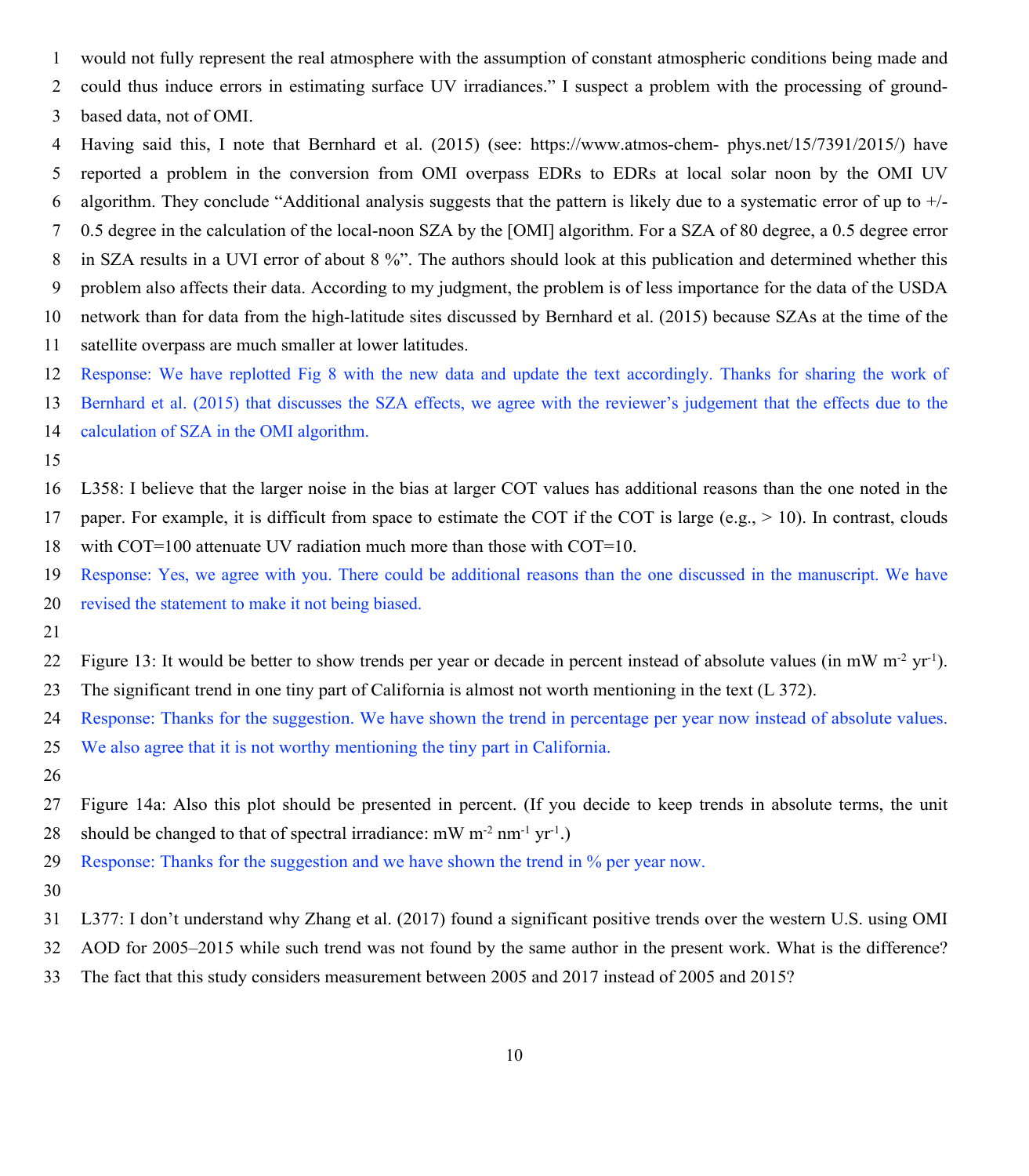Response: After recalculating the trends for pixels with at least 20 days of data in a month, we indeed find OMI AOD show some significant trends (Fig S2 (a)) for some pixels in the Western and Central U.S., also found by (Zhang et al., 2017).

 L380: Explain acronym "AAOD" I presume it means "absorption aerosol optical depth." Indicate that this parameter is part of the standard OMI data products. AAOD in the UV-B is very difficult to measure from space since most of the absorption is close to the ground. Indicate the uncertainty of OMI AAOD. Could the small AAOD trends (<0.003 per year) that are reported here be a result of drifts in OMI data?

- Response: We have described the AAOD in the earlier Sect. 2.1 and we apologize for the many abbreviation and acronyms
- used in the current manuscript. We have modified Table 2 to better organize the abbreviation we have used in the current
- manuscript. We have recalculated the AAOD trend (Fig 8(f)) and in most parts, the trend is around 0.05 per year calculated
- as 100 x AAOD per year. According to the OMI Algorithm Theoretical Basis Document (ATBD) Volume III, the retrieval
- accuracy of OMI aerosol optical thickness algorithm is on the order of 30 %.
- 
- 

 L387: Monthly averages can be greatly biased if only 10 days are available, in particular if measurements occur only at the beginning or end of a month. It would be best to repeat the trend analysis using only months with 20 or more days of data, and compare the results to ensure that trend estimates are robust and not driven by missing days.

 Response: We agree that using 10 days could cause biases and we have recalculated the monthly average using only months with at least 20 days of data.

 The conclusions need to be changed to reflect changes to the text resulting from my comments above. This applies in particular to lines 437-446 where the distributions of noon/overpass data are discussed.

Response: We have revised this part.

 L454-459: The suggestion that trends in UV seen in the ground measurements are caused by trends in AAOD are highly speculative, and this should be stated. I believe that trends in AAOD derived from OMI measurements at 310 nm are rather uncertain. Furthermore, assessments of trends in AOD reported in the paper are only based on OMI (lines 377-379). The conclusions that there are no trends in AOD is premature because of the difficulty to probe the lower troposphere from space in the UV-B. It would be good to check whether the ground-based AERONET sunphotometer network has reported trends in AOD and AAOD for the period of the paper and to use those data to interpret trends in EDRs (although AERONET also does not have wavelengths in the UV-B).

- Response: We find significant positive OMI AAOD trends in part of Wester and Central, which could possible affect
- some of the ground measurements in this region but further analysis would be needed to better understand the cause of
- the trends found from both ground measurements and OMI data. We agree that it is difficult to probe AOD in the UV-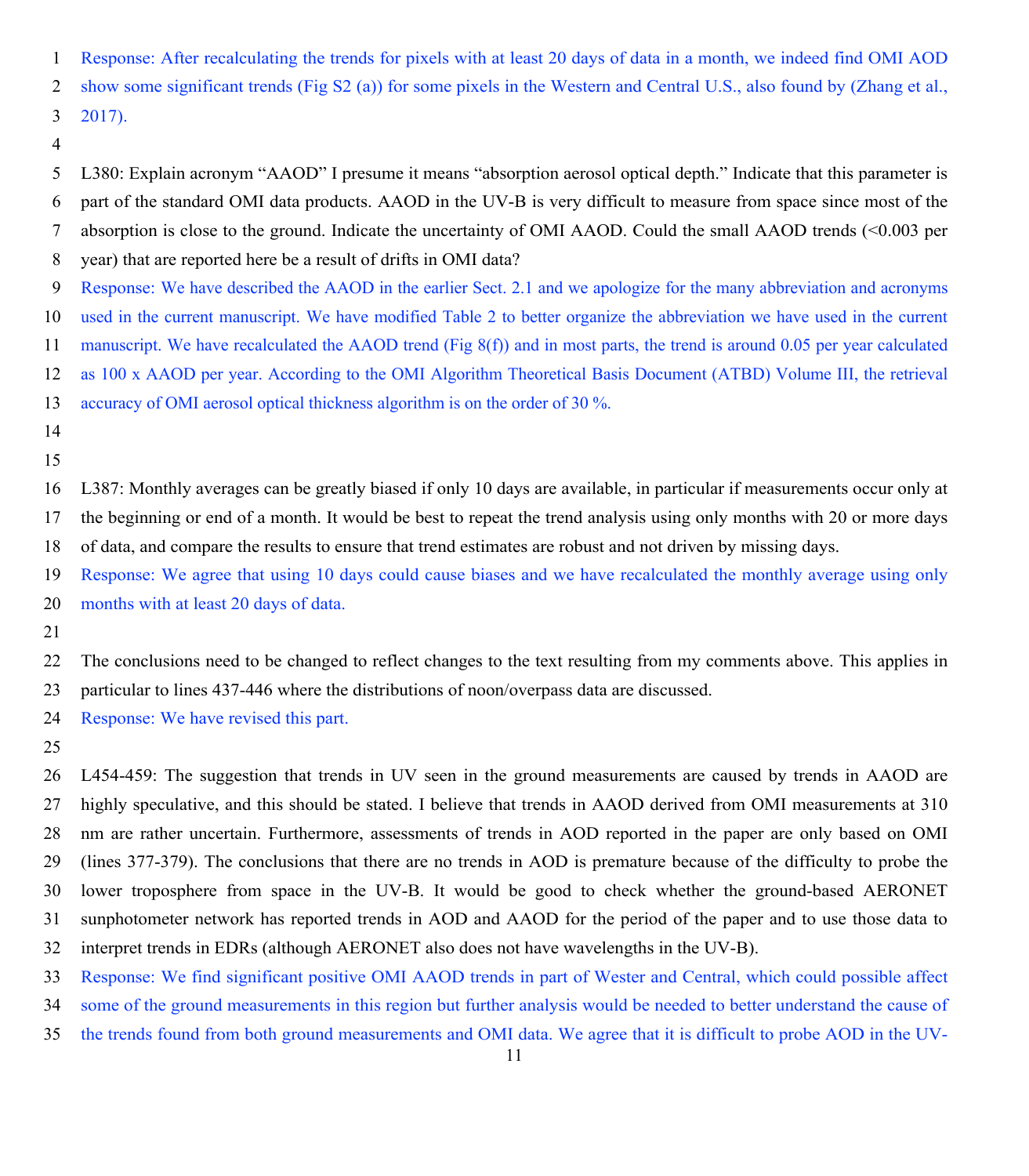B, especially if the atmosphere is missed with dust and biomass burning aerosols, which make it challenging to study the AOD trend. We strive here to provide some first-order explanation but more detailed analysis would be needed to understand the causes of the surface UV trends. We found that there is no scientifically sound and coherent trends among OMI data for aerosols, clouds, and ozone that can explain the surface UV trends revealed either by OMI or

- ground-based estimates; nor these data can reconcile trend differences between the two estimates.
- 

### **Technical Corrections**

- General: It would be helpful to define acronyms for "overpass time EDR" and "local solar noon EDR" at the beginning
- and then use these acronyms in the text instead of repeating the same phrases.
- P1, L13: Change "OMI data overall has ∼4% underestimate for overpass EDR while
- ∼8% overestimate for the solar noon time EDR" to "OMI underestimates the overpass EDR by about 4% on average
- and overestimates the solar noon time EDR by 8%."
- 14 P1, L17: "with  $SZA" >$  "for  $SZA"$
- Response: Corrected.
- 16 P1, L20: "viability" > "variability"
- Response: Corrected.
- P1, L21: Explain "Noon\_FS"
- L44: "in many locations" > "at many locations
- Response: Corrected.
- L47: "In addition, the surface UV irradiance, denoted as 'erythmal weighted"' > "In addition, the erythemally
- weighted irradiance" (spectral irradiance is also surface UV irradiance in this context!)
- Response: Corrected.
- 24 L49: "the incoming solar radiation"  $>$  "the solar irradiance"; and "according to"  $>$  "with"
- Response: Corrected.
- 26 L51: "derive UV index" > "derive the UV index"
- Response: Corrected.
- L52: "UV index" > "the UV index"
- Response: Corrected.
- L60: "has been" > "have been" (data is plural) L61: "the OMI data has" > "OMI data have"
- Response: Corrected.
- 32 L64: "in many sites" > "at many sites"
- Response: Corrected.
- L100: "tables are the" > "tables is the"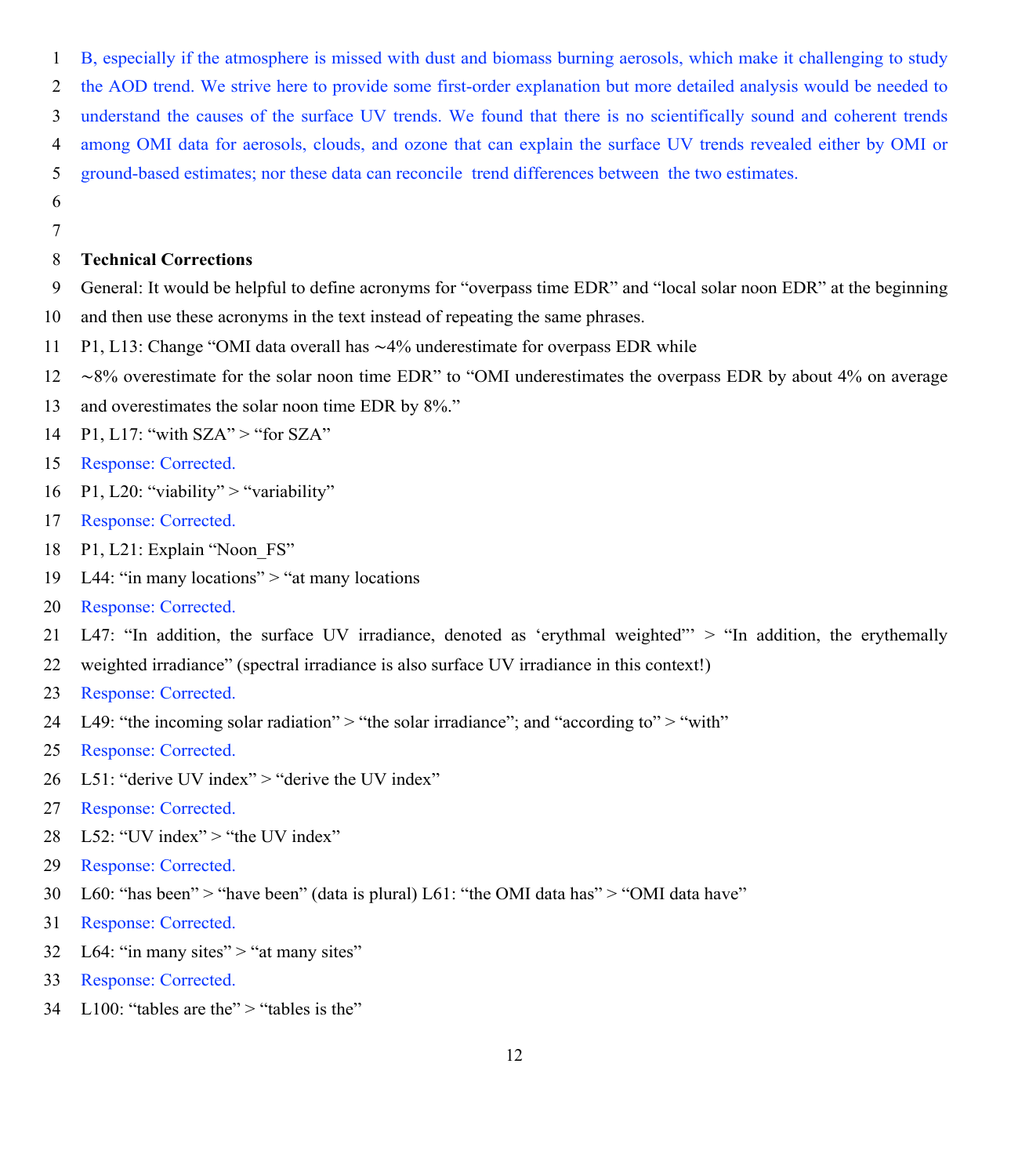- Response: Corrected.
- L119: "triangular slit function with full width half maximum" > "a triangular slit function with full width at half
- maximum"
- Response: Corrected.
- L177: delete "different"
- Response: Corrected.
- L187: "normalized room-mean-square" > "normalized root-mean-square" (not "room"!) L262 "larger" > "large"
- Response: Corrected.
- 9 L364: "range principally controlled" > "range that is greatly affected"
- Response: Corrected.
- L366: "identified trend of surface EDR" > "trends in surface EDR"
- Response: Corrected.
- L388: "In contrast, ground observation shows" > "In contrast to trends derived from OMI data, ground observations
- show"
- Response: Corrected.
- L425: Explain acronyms "TEMPO and GEMS"
- Response: Corrected.
-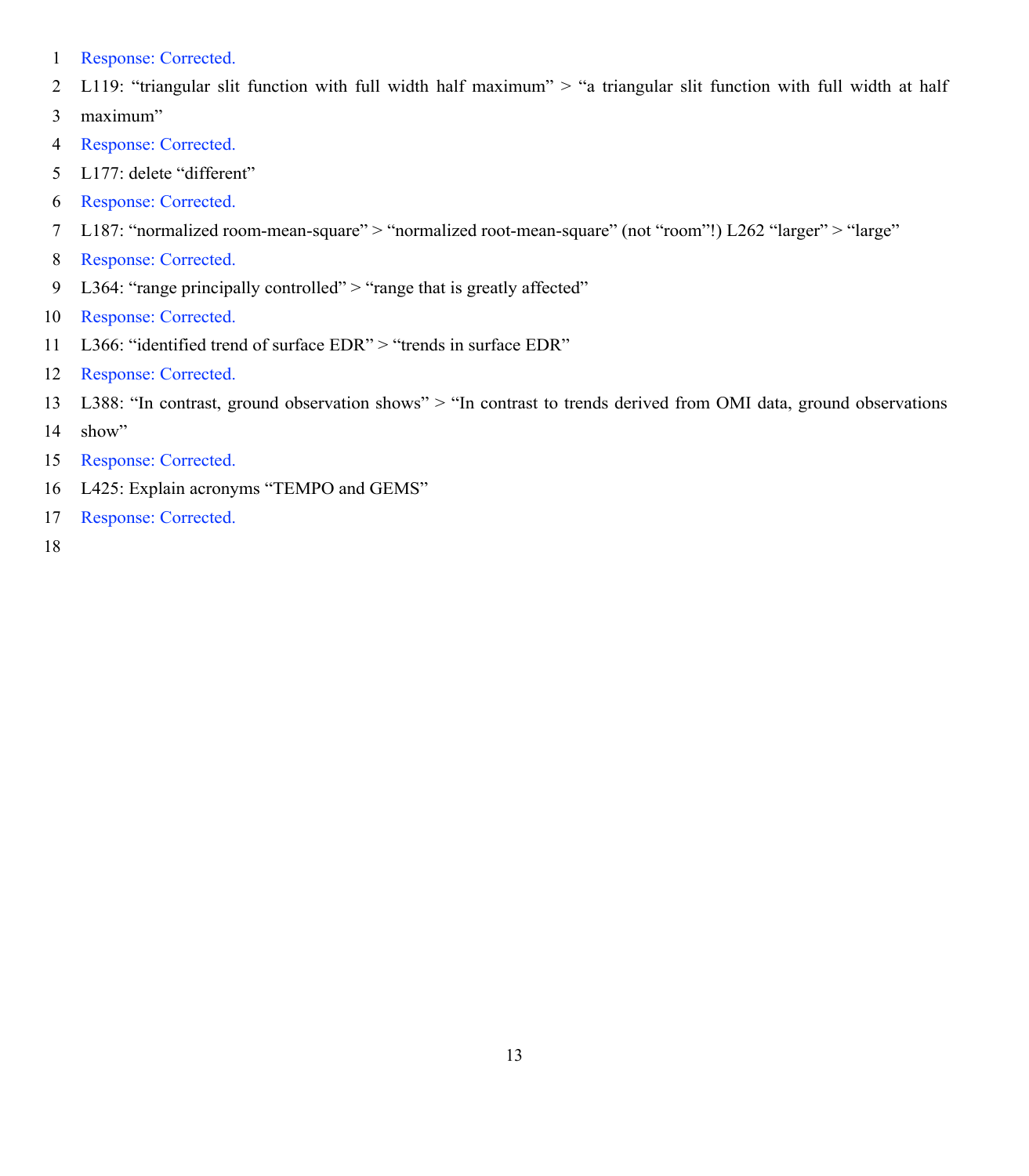#### **Comments by RC3:**

 The manuscript by Zhang et al., "OMI surface UV irradiance in the continental United States: quality assessment, trend analysis, and sampling issues", presents a study to evaluate the estimates of surface UV from OMI satellite measurements against ground- based measurements and additionally carries out a trend analysis. There have been several validation studies of OMI surface UV before, unfortunately it remained unclear what is the understanding that this manuscript adds to the current knowledge.

 Nothing was said about the quality and uncertainties of the ground-based measurements. And since the results were peculiar enough, it was not clear whether the ground measurements tell something about OMI UV performance or whether it is other way around: comparison against OMI UV tells something about the systematic errors in the ground-based measurements. In my opinion, it takes a major revision before the manuscript can be fully evaluated. I will explain and clarify these points below.

 Response: We thank you for your time reviewing the paper. As noted in the introduction (and other reviewers), prior to this study there were few studies that conducted systematic evaluation of OMI surface erythemal UV data with long-term ground-based observations in the U.S. There is also unavoidable assumption that is made in the OMI UV algorithm to derive surface UV at local noon time from satellite overpass time. This assumption needs to be evaluated and the associated uncertainties should be assessed as the local noon time is expected to have the largest surface UV radiation relevant for health studies. Furthermore, in our revised manuscript, we also emphasize the analysis of surface observation to illustrate that the peak UV at the surface is not always at local solar noon. We also assessed the OMI surface UV data in terms of their PDFs (that going beyond linear coefficient and bias). While we agree that both surface measurements and satellite measurements have uncertainties, in the revision we have emphasized the discrepancy at noon is larger than the uncertainty in surface measurements, highlighting the likelihood of sampling issues related to the inherent limitations of polar-orbing satellite such as OMI. The comparison helps us define the uncertainty enveloped in long-term estimates of the surface UV radiation from both in situ and satellite observations, assess if there are any coherent trends and differences between the two datasets, and recommend possible improvements for OMI and the need of geostationary measurements of surface UV. The last but not least, we also show that there is no scientifically sound and coherent trends among OMI data for aerosols, clouds, and ozone that can explain the surface UV trends revealed either by OMI or ground-based estimates; nor these data can reconcile trend differences between the two estimates.

- 
- 

#### **Main comments:**

 As the authors quite correctly mention, the information about the atmospheric conditions comes from the OMI measurement at the overpass time. So this statement is already suggesting that only the overpass time comparisons are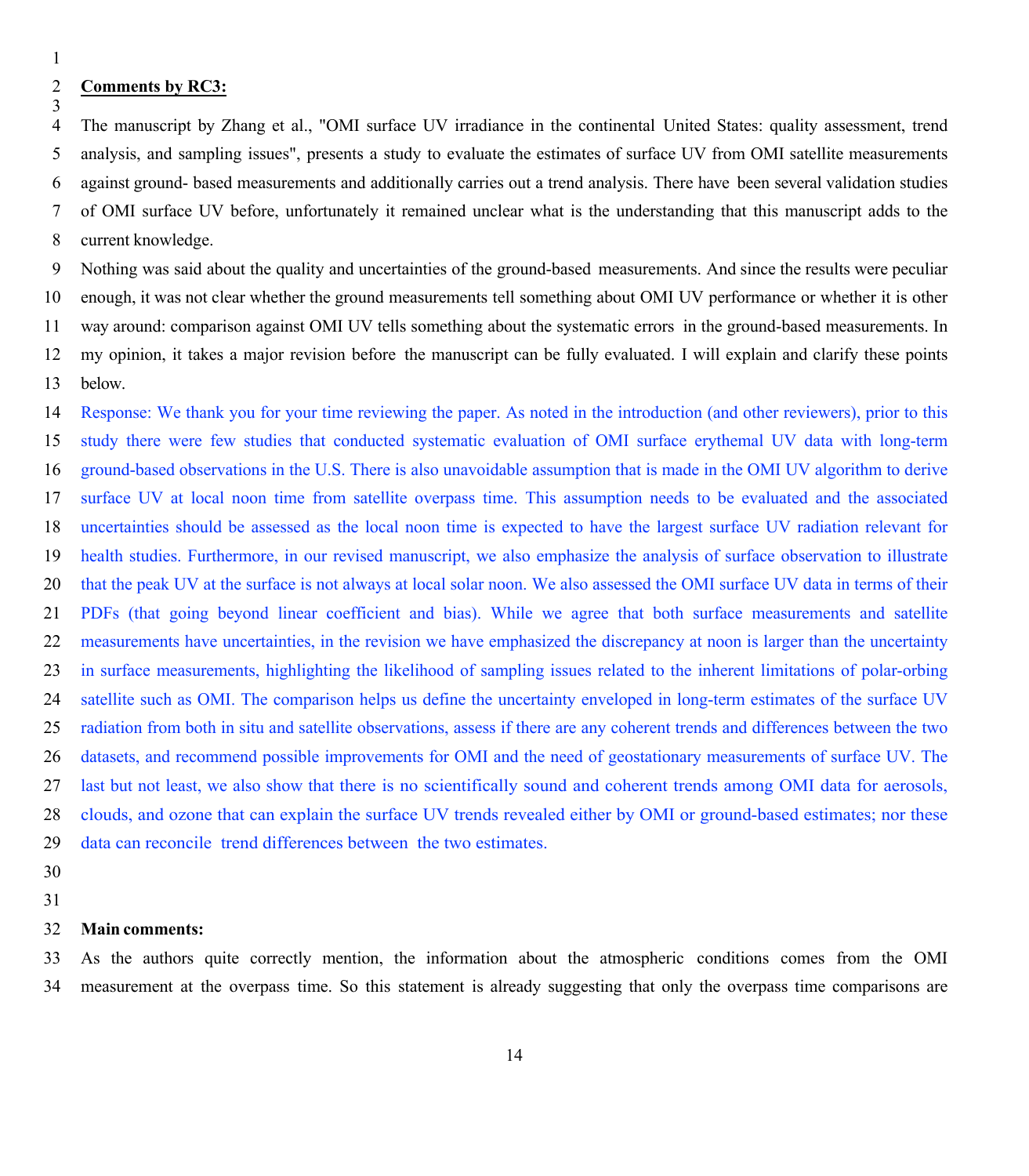meaningful. And indeed, my suggestion is to exclude the local noon time comparisons. However, since the authors presented also the local noon time comparisons with strange results, I want to discuss these results briefly below.

 Response: We thank the reviewer for the suggestion and the comments. We understand that the comparison for overpass time would be more accurate. However, the surface UV irradiance at local solar noon time is also an important quantity as it is expected to be the largest during a day and is relevant to health studies. There is a need to quantify how much errors would be, because of the assumption of constant atmospheric conditions between satellite overpass time and the local solar noon time. Hence, we hope to keep the comparison for both satellite overpass and local solar noon time, in order to shed some light on the uncertainties from inherent limitations in the sampling made by polar-orbiting satellite. Our evaluation here not only reveals how good the OMI product is - its PDF for surface UV is in statistically significant agreement with the counterpart of surface observation, but also quantifies the uncertainties in creating surface peak UV climatology from a polar-orbiting satellite (such as OMI) that has inherent limitations in sampling. The latter is analysed here by taking advantage of long-term calibrated 3-minute surface UV data record over the U.S.

 The SZA is always somewhat lower at the local noon time than at the overpass time, resulting in larger UV irradiance at the local noon by this SZA effect. This means that there has to be some very clear and systematic effect in cloudiness to compensate this, if the results in the Figure 8b are true. Cloud effect would the only plausible explanation and it would mean that at the OMI overpass time there should be systematically (on average) lower cloud amount than at the local solar noon over the stations studied. From the results of Meskhidze et al. 2009, the opposite diurnal cloud effect seems to be the case, on average thicker (higher cloud optical depth) clouds in the afternoon than before (at Terra overpass time) over most of the continental US. The overpass time of Terra is before noon, but I think this should give an indication, at least, about the sign of the systematic difference between noon and OMI overpass. So how do you explain your Figure 8b? It is absolutely necessary to include ancillary data or publication citation to convince the reader about the behavior in the Figure 8b. Otherwise, he/she isleft with an impression thatsomething hasto be wrong with the ground-based measurements.

 Response: We fully agree with the reviewer's point, and that is indeed one of our motivations to look into the issue: to what extent a constant atmospheric profile between the local solar noon and satellite overpass time is valid. Following your suggestion as well as the suggestion made by the second reviewer, we have double checked our analysis and found we mis- calculated the local solar noon time. Subsequently, we make corrections in the revisions. The results are interesting. Overall, OMI local solar noon time are about 95% times larger than satellite overpass time; but still, in average 22% of times, the ground measurements show that the local solar noon time surface UV is smaller than that in satellite overpass time, likely reflecting the differences in variations of clouds and other parameters (Meskhidze et al., 2009).

 If the results in the Figure 8b are not understood and explained, the reader can only assume that there has to be some angular dependent error left in the measurements to cause this. And indeed, there was no single word about the uncertainty of the ground-based measurements. The reference to Lantz et al. 1999 was just given, without any further discussion. So please explain in detail the corrections applied. The correction should be ozone and SZA dependent, as they discuss in Lantz et al.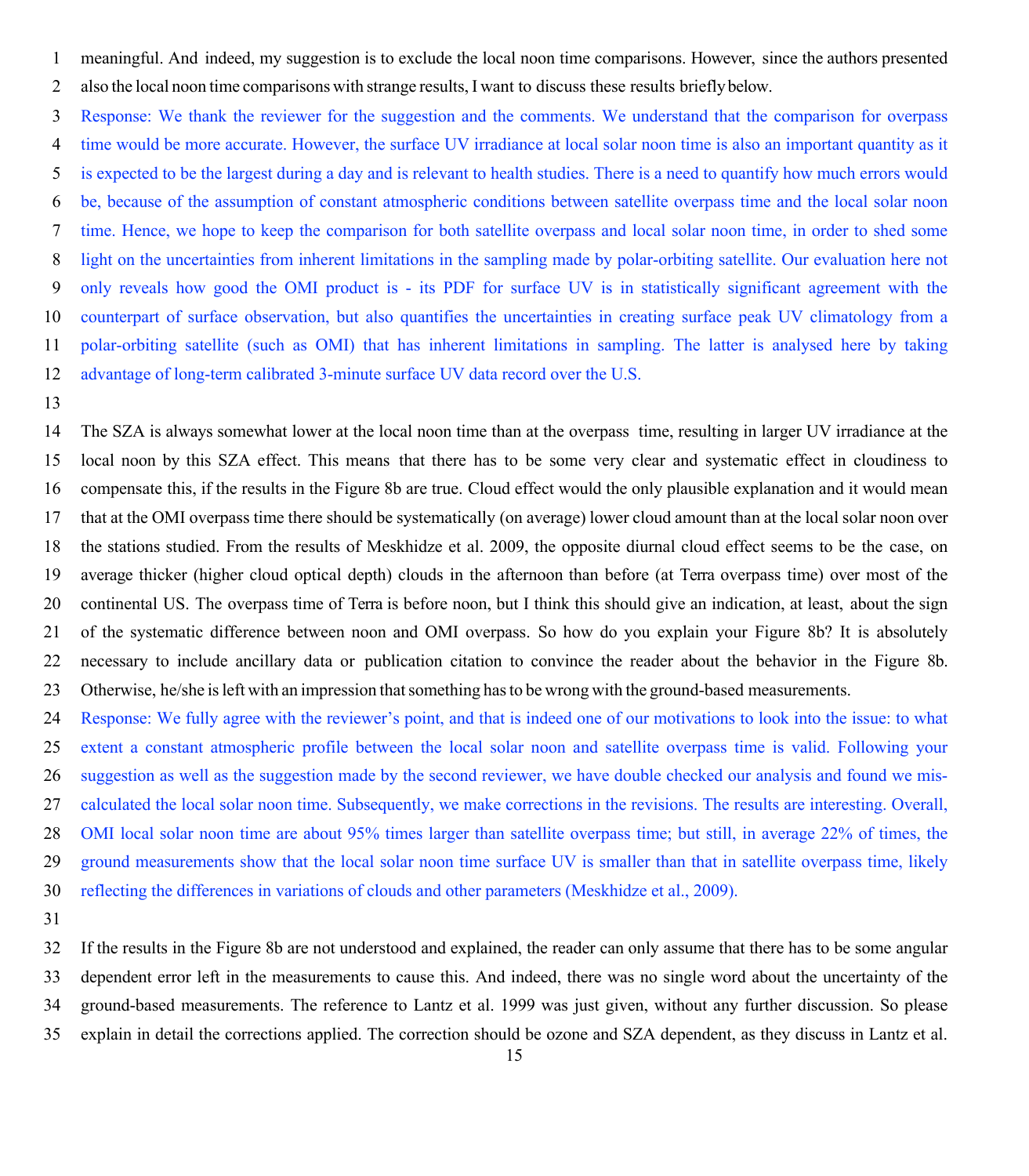1999. From where you take the ozone values for the correction? How often the reference is calibrated? How often these instruments participate in inter-comparison campaigns? I think it would be an informative plot to show also the typical correction factor, plotted as a function of SZA, for two very different ozone amounts. The angular calibration is also a function of cloudiness, so please discuss in detail how it is included in the correction of ground-based measurements.

 Response: We thank the reviewer for this specific comment related to the quality of the ground observational data used in the current work. We have revised Sect. 2.2 (ground observation data) to provide more information about the calibration and characterization process of the UMMRP broadband radiometers used in this work. The UMMRP uncertainty is ozone and SZA dependent. The erythemal UV irradiance used in the current work is prepared with the calibration factors of SZA dependence that assume the total column ozone is 300 DU. This is the best data offered by UMMRP to the scientific 10 community in the public domain. We understand that the variation of O<sub>3</sub> amount may lead to errors in the calibration, and in 11 the long-term, there are conditions where  $O_3$  amount can be larger than 300 DU, and there are also times where  $O_3$  amount is less than 300 DU. Kimlin et al. (2005) has shown overall UMMRP broadband radiometers have an uncertainty on the 13 average of  $\pm$  6%.

 Currently the trend analysis part does not offer anything consistent. For the careful reader, the main message seems to be that the ground-based measurements result in both negative and positive trends, no matter how the data are selected, and even for stations that are almost side by side. So perhaps this trend analysis could be also excluded, or the authors explain what is the consistent message it brings. For instance, let's take a look at the East coast of US, some sites give slightly negative trend (13b), the southern most shows a positive trend. If one studies Zhang et al. 2017 in detail, it is clear that there is no AAOD trend in this region, while there is a negative trend in AOD (from OMI, but also from other instruments). So one would assume slight positive trend in surface UV, but in the contrary there is negative trend in two sites.

 Response: The trends derived from ground measurements are within the measurement uncertainty range. Our original hypothesis is to see negative trend because of recovery of O3, but on the other hand, aerosols amounts are also declining. Our analysis eventually proves the null hypothesis there is no coherent trend. Indeed, we found there is no scientifically sound and coherent trends among OMI data for aerosols, clouds, and ozone that can explain the surface UV trends revealed either by OMI or ground-based estimates; nor these data can reconcile trend differences between the two estimates. While it would be nice and interesting to see a coherent trend, proving a null-hypothesis is equally scientifically important.

 The changes in AAOD alone cannot explain these trends, so it is absolutely important to consider the simultaneous changes in AOD as well. If one selects those regions from Zhang et al. 2017 where both AOD and AAOD (from OMI) shows positive change, then the most probable sites are Holtville, CA and Las Cruces, NM, where based on this change, one would assume to see negative change in surface UV. However, both stations show positive change. These are just two examples why I argue that in its current form, the manuscript fails to offer consistent and convincing message about the trend analysis. My two main comments might be linked: if the quality of the ground-based measurements is not sufficient and/or properly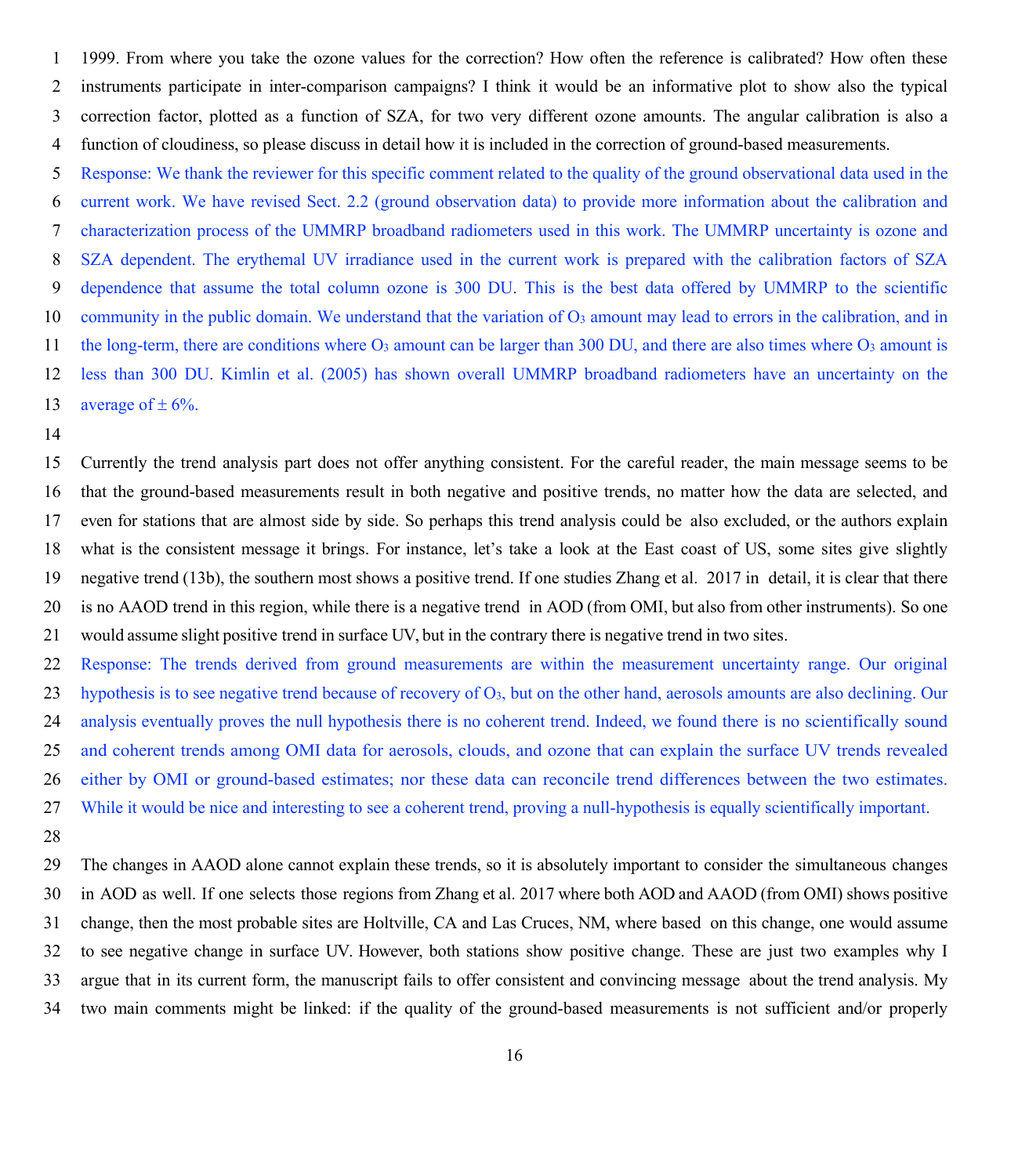- considered, then these issues might become visible both in the results shown in Figure 8b and also in the trend analysis. It
- can be also, that in any case, the signal is too weak to detect any meaningful trend, but if so, then the discussion and
- comparison against OMI AAOD is not justified.
- Response: We agree that the key message should be clearly delivered. Overall findings are as followings:
- 1) at satellite overpass time, 7 % overestimation by OMI in comparison with surface measurement, and this bias, while close
- to, is definitely larger than 6 % uncertainty range of surface measurements.
- 2) at local noon time, in average, OMI noon time EDR is 18 % larger than at satellite overpass time, but 22 % of times,
- noontime is smaller derived from the ground measurements.
- 3) at local noon time, the satellite-based OMI is 7% bias higher than surface counterpart, and this bias is out of the surface measurement range.
- 4) we find several sides shows statistically significant trend, but the trend magnitude overall is within the surface measurement range. There is no scientifically sound and coherent trends among OMI data for aerosols, clouds, and ozone that can explain the surface UV trends revealed either by OMI or ground-based estimates; nor these data can reconcile trend differences between the two estimates. While it would be nice and interesting to see a coherent trend,
- proving a null-hypothesis is equally scientifically important
- 

### **Specific comments:**

- Line 364, you mention that the absorbing aerosols could be the reason for the OMI UV trend. It is not the likely reason, since
- the correction is taken from monthly climatology. So what did you mean?
- Response: We agree with the reviewer that the absorbing aerosols will not be likely the reason for the OMI UV trend
- detected. Other factors such as the scattering aerosols concentrations, clouds and trace gas concentrations could all contribute
- to the trend. The key message here is that on the first order, there is no apparent trend in the factors that affect the surface
- UV, and there is also no apparent and spatially coherent trend in OMI UV data.
- 
- Line 370, there is a better reference to Kinne et al. (Kinne et al. 2013 below).
- Response: Thanks for the suggestion and we have updated the reference.
- 
- Line 361, if you include 310nm, perhaps comparison to the 380nm trend would bring something useful, since it does not have any significant ozone absorption.
- Response: Thanks for the good suggestion and we have also studied the trend of OMI spectral irradiance at 380nm (please 31 see Fig  $8(e)$ ).
- 
- Table 3. If you used ordinary least squares for regression, please remember that it gives a systematically biased slope when
- there is uncertainty in x-axis. These numbers, slopes in particular, would be informative if the method for the regression is